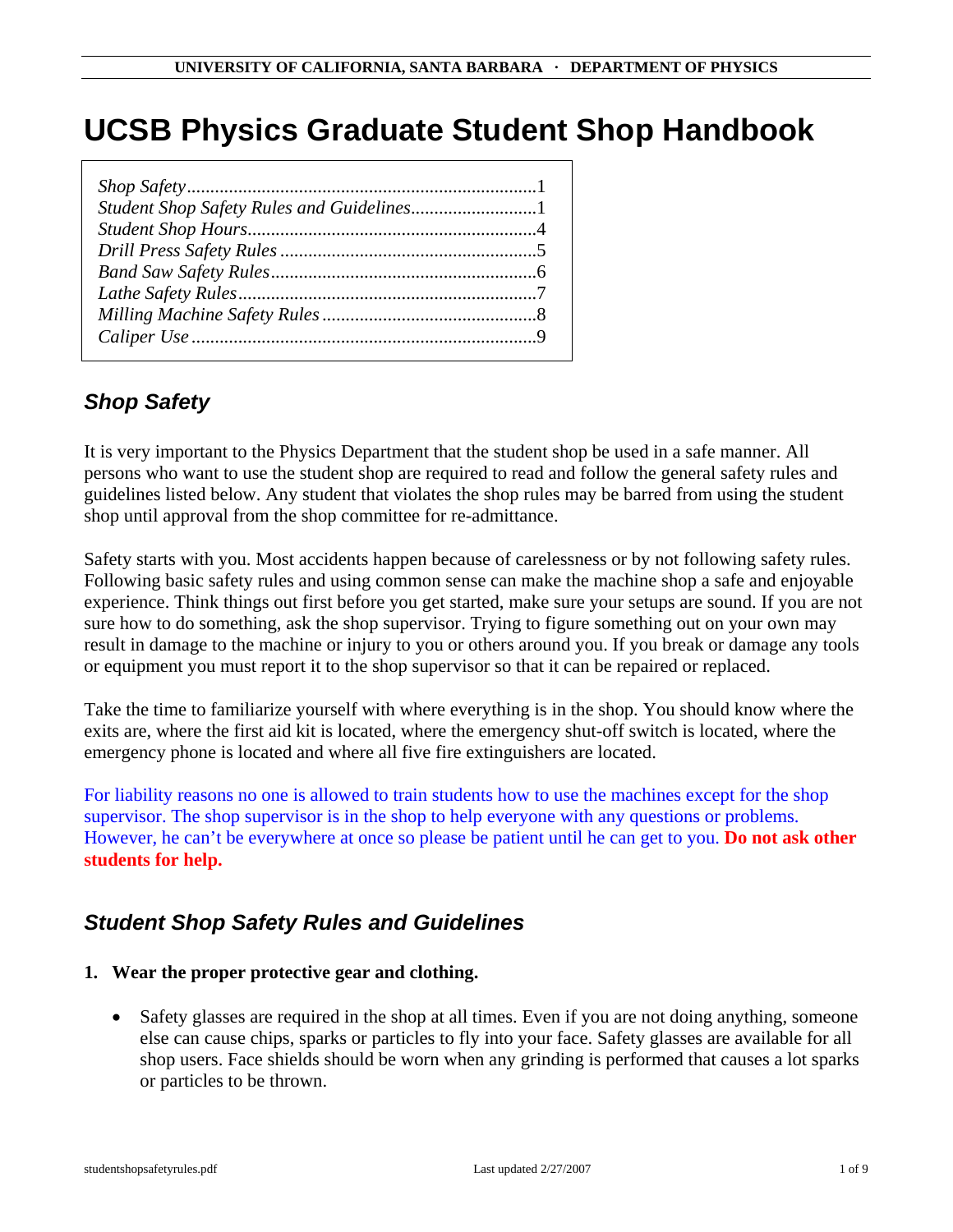- Shoes must be worn the shop. No person wearing sandals or open toe and/or open heel shoes will be allowed to enter the shop.
- If hearing protection is needed due to excessive noise in the shop, hearing protectors (ear muffs) are available for all shop users. Ear plugs can be bought in the main machine shop or the Physics Storeroom.

#### **2. Do not wear any loose clothing, jewelry (including rings, watches, necklaces, etc.), personal stereos, gloves or ties around any moving or rotating machinery.**

- Any of these items including long hair can get caught and pull you into the machine. Long sleeves should be rolled up and long hair should be put up or tied back.
- Shop coats are available for all shop users to use to cover loose clothing and to keep your clothes clean.
- **3. There must be at least one other person in the shop while you are working.** 
	- Never work alone. Always have another person in the shop with you that can help with first aid or use the phone to call for help if any accidents should happen.
	- Report any injury to the shop supervisor. Do not attempt to remove any foreign objects from the eyes, go to Student Health Services for medical treatment. If chemicals get in the eyes, wash for 15 minutes with an open flow of water before going for medical treatment. The emergency wash station is located to the left of the sink. The emergency phone is located next to the chalkboard and is clearly marked. Also, the campus emergency phone number is 9-911.

#### **4. Do not work in the shop if you are tired, fatigued, in a hurry or have had any alcoholic beverages or prescription medicines that may make you drowsy.**

• Most accidents happen because you are in a hurry and are trying to rush through a part. Also, it is not good for the tools and/or machines to rush through a part. If you take your time and work in a calm, timely manner, you will produce better looking parts with less chances of scraping out your parts or putting excessive wear on the tooling. Some accidents happen because someone is tired and/or not alert, please wait until a better time to do your work.

#### **5. Nobody is allowed to train students how to use the machines in the shop except for the shop supervisor.**

- For liability reasons it is best to leave the training to the shop supervisor. Also, it is in the best interest of the student to get more comprehensive training where certain situations and safety issues can be pointed out.
- **6. Do not operate any machine unless you are familiar with its operation and have been authorized to operate it. If you have any questions regarding the use of any machine in the shop ask the shop supervisor.**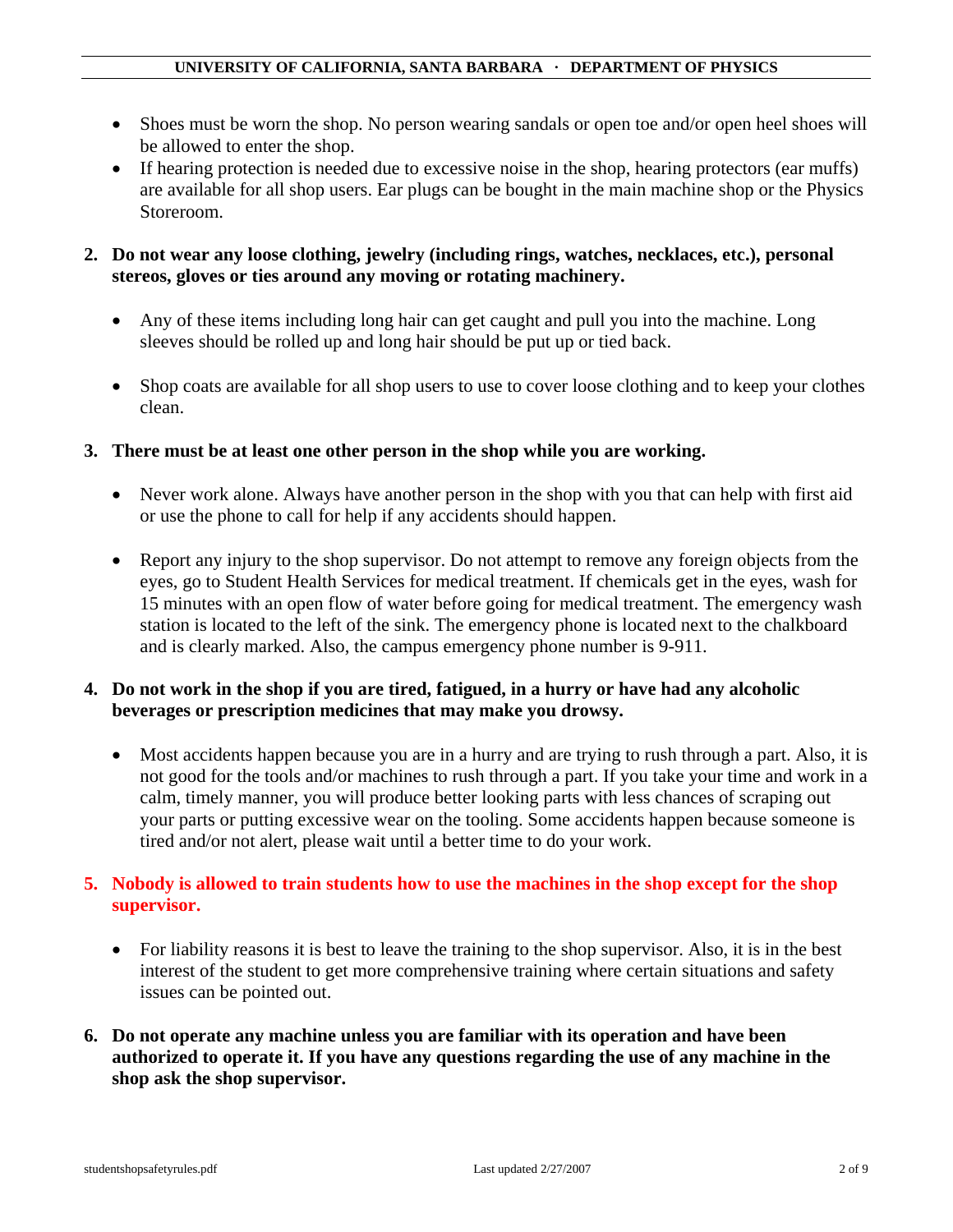- Before starting, think the part through. Don't hesitate to ask for advice on what order of operations should be carried out to complete the project.
- Always check your setups to make sure they are sound, don't take chances. Check to make sure there are no clearance problems.
- In the mill, always look underneath your part to make sure you are not going to drill or mill into the parallels. Slide the parallels out if there is a clearance problem.
- Keep fingers clear of the point of operation of machines by using special tools or devices such as push sticks, hooks, pliers, etc.
- Never leave a chuck key in the drill or lathe chuck, or the drawbar wrench on the draw bar. When a tool is tightened, the chuck key or drawbar wrench should be removed immediately.
- Never use a rag near any machine that is running to wipe or clear away chips. Rags can get caught and pull your hand into the machine.
- Never walk away from a machine and leave it running, even for "a quick minute".
- Never wear gloves while using any machine, they can get caught and pull your hand into the machine.
- Do not sit on a chair or stool while using the mills or lathes.
- A hard hammer should not be used to strike a hardened tool or any machine part. Use a softfaced hammer.
- **7. Any breakage of or problems with any tool bit or machine/equipment must be reported to the shop supervisor so the tool can be fixed or replaced.**
- **8. Always keep the calipers closed up in the case when not in use.** 
	- If the calipers are not in your hand they are not in use. Put them in the case and close it tight, this will keep them protected and prevent them from getting dirty with chips. If they fall off a machine and land on the floor, they will be protected from getting ruined if they are in the case. Always clean your hands before you use the calipers. If chips get into the tract from your hands (or the machine), it will greatly compromise the accuracy of the calipers or make them completely useless.

#### **9. Everyone is required to clean all machines used and make sure all tools are put back where they belong.**

• To clean the machines, first brush the chips off with a brush, then, carefully blow the remaining chips off with the air hose and wipe all surfaces with a rag. All machines must be turned off when cleaning.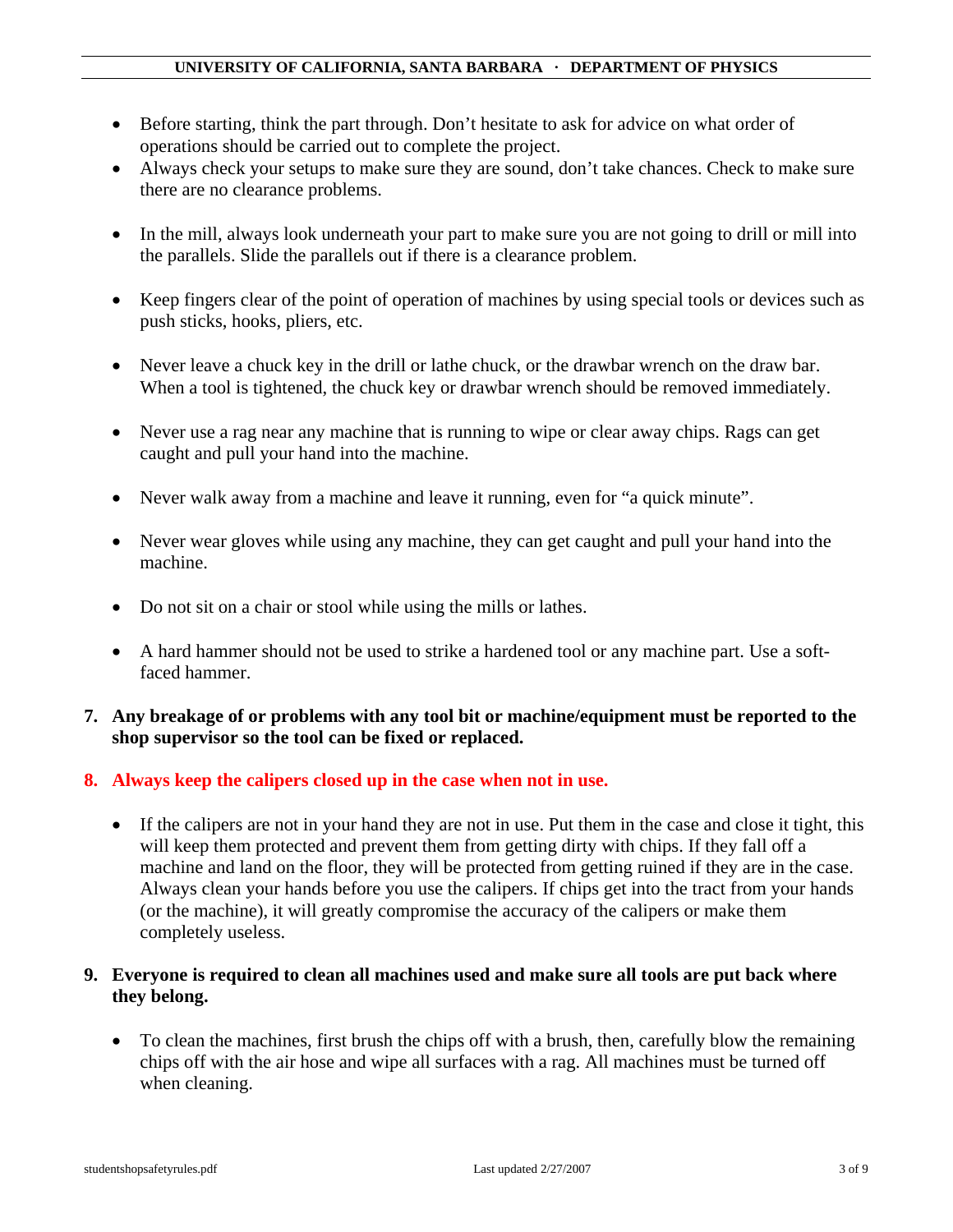- If a lot of long stringy chips accumulate on the machine, a hook tool or pliers should be used to pull the chips off. Gloves should always be worn when cleaning machines, long chips are very sharp and will cut your hands. Gloves for cleaning are available in the shop.
- Never use compressed air to blow chips or dirt off your clothing or hair, or at another person. Small chips or particles can get lodged in the eye and cause serious injury.
- Keep the floor around machines clean, dry and free of any trip hazards. Do not allow piles of chips to accumulate.
- Food/snacks and drinks are not allowed in the shop.

#### **10. Shop coats, safety glasses and rags are not allowed out of the shop.**

**11. All borrowed items must be signed out on the sign-out sheet and returned within 24 hours. They also must be signed back in so we know that they have been returned.** 

#### **12. Don't rush or take chances.**

Graduate students who wish to use the shop after hours must take the shop course for proper training. Or, if a student has used the shop often enough and show that he/she can use all of the machines with reasonable proficiency, they will be given permission to use the shop after hours. After hour use is intended for emergencies or quick fixes only. Projects should not be planned to be started after hours, the shop is open during the day for this.

### *Student Machine Shop Hours*

The Student Machine Shop hours are from 8:00 to 12:00 and 12:45 to 4:45. The shop is closed from 12:00 to 12:45 for lunch. After-hour use is not allowed after 10:00pm.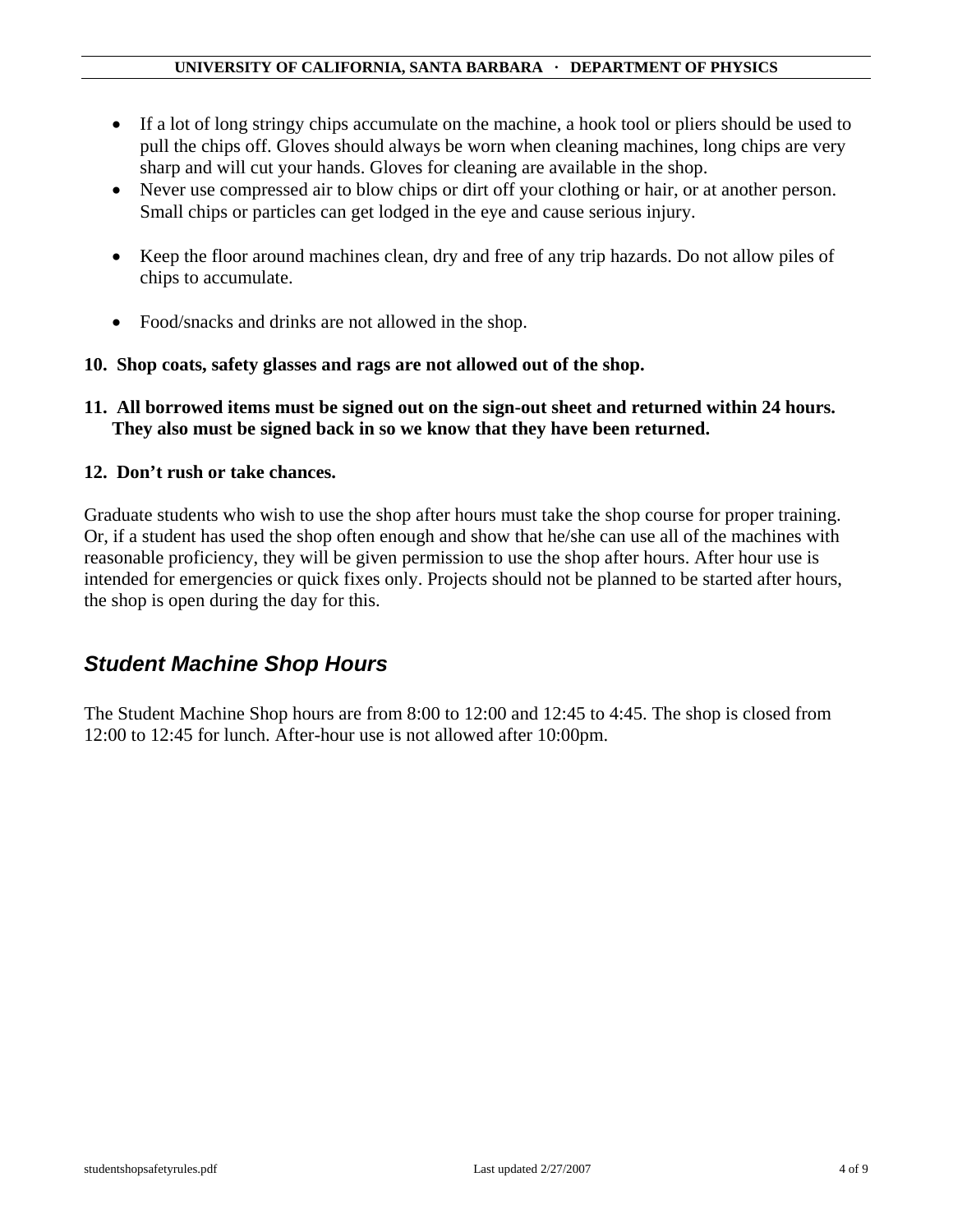## *DRILL PRESS SAFETY RULES*

- 1. Always wear eye protection.
- 2. If you've never used this machine before, ask for assistance first.
- 3. Make sure the drill is tight and remove the chuck key immediately. Never leave the chuck key in the drill chuck.
- 4. Never hold parts in your hands, clamp them to the table or use a vise.
- 5. Always use the right speed for the diameter of drill and material being drilled. The drill press must be running to adjust the speed.
- 6. Always peck drill to prevent long chips from building up on the drill.
- 7. Brass, acrylic and other brittle materials are difficult to drill, use the right drill bit for the material to be drilled.
- 8. Use a sheet metal drill for material that is less than 1/8" thick.
- 9. Ease up on drilling pressure as the drill starts to break through the bottom of the material.
- 10. Use a brush or rag to brush chips off, never use your hands.
- 11. Never use a rag to brush chips off while the machine is running.
- 12. If the drill binds in the hole, stop the machine and turn the spindle backwards by hand to release the bit.
- 13. Let the drill press stop on it's own after turning it off. Never stop the spindle with your hand.
- 14. Never use too much pressure when drilling. The drill may be dull if you have to push hard.
- 15. Always center drill first before drilling any hole.
- 16. Clean all drills with a rag and put them in the right place when finished. Always clean the drill press when finished, never clean a machine while it is running.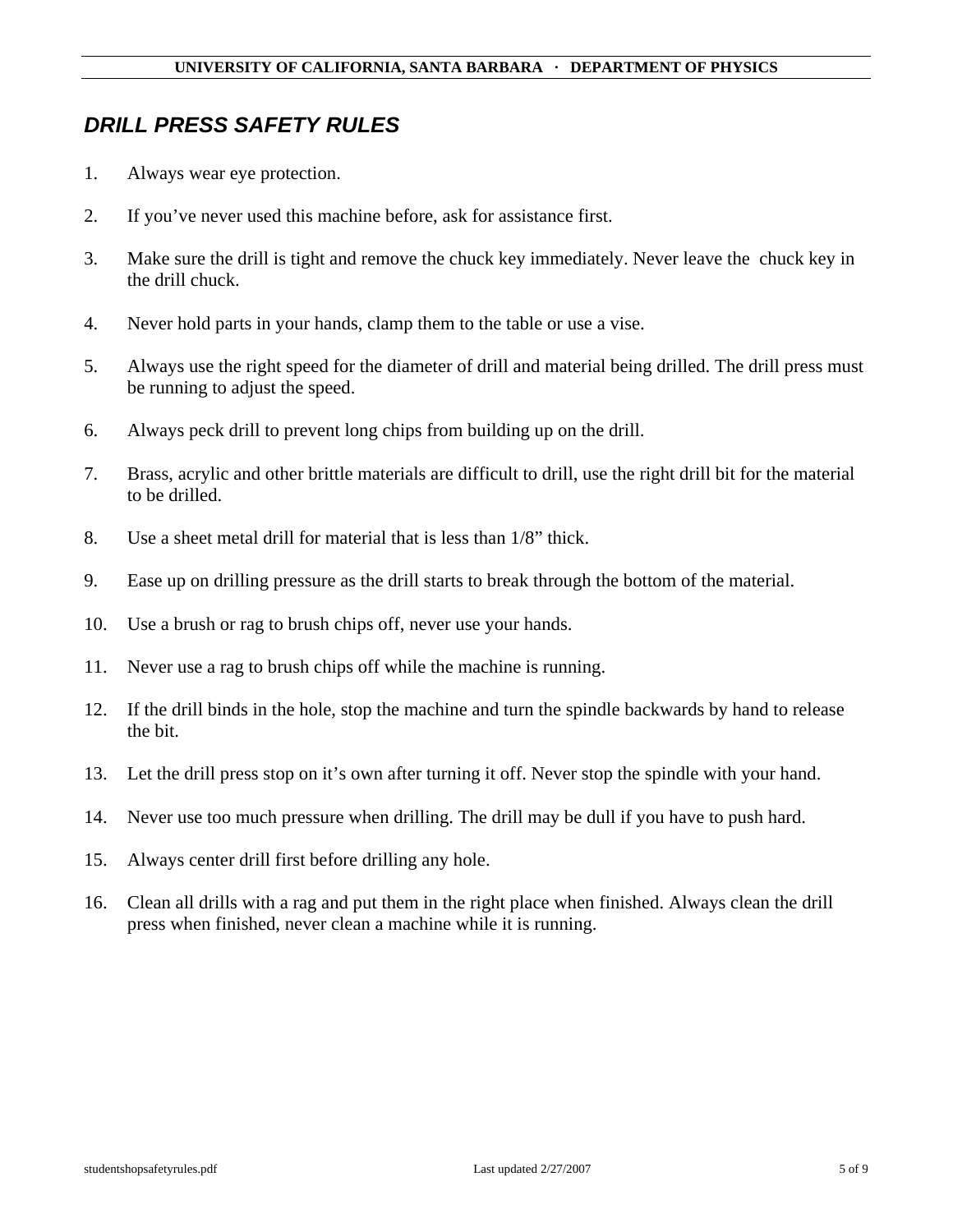### *BAND SAW SAFETY RULES*

- 1. Always wear eye protection.
- 2. If you've never used this machine before, ask for assistance first.
- 3. Always make sure the proper pitch blade is on for the thickness of material that is being cut. There should be at least three teeth in the material.
- 4. When installing a new blade, make sure the teeth are pointing down on the right side of the blade.
- 5. Always use the right speed for the type and thickness of material that is being cut. The band saw must be running to adjust the speed.
- 6. The upper guide and guard should be set to within  $\frac{1}{4}$  inch of the material.
- 7. If the blade breaks, immediately turn off the machine and stand back until the machine comes to a stop.
- 8. Never cut round stock by holding it in your hands. Clamp the part with a vise to prevent the blade from grabbing the part and spinning it out of your hands.
- 9. Never push on the stock with your hands directly in line with blade, keep your hands to left and right of the blade. Another method is to use a piece of wood to push the stock through the blade to keep your hands and fingers away from the blade.
- 10. Small parts should be held with a vise to prevent your fingers from coming too close to the blade.
- 11. Sometimes parts become too hot to hold when cutting. Parts can be held in a vise or run under cold water and blown off with the air hose to cool them down. Never hold a part with a rag while cutting it.
- 12. Never use a rag to brush chips off the saw while it is running.
- 13. Always clean the machine when finished, make sure everything is put away and the light is turned off.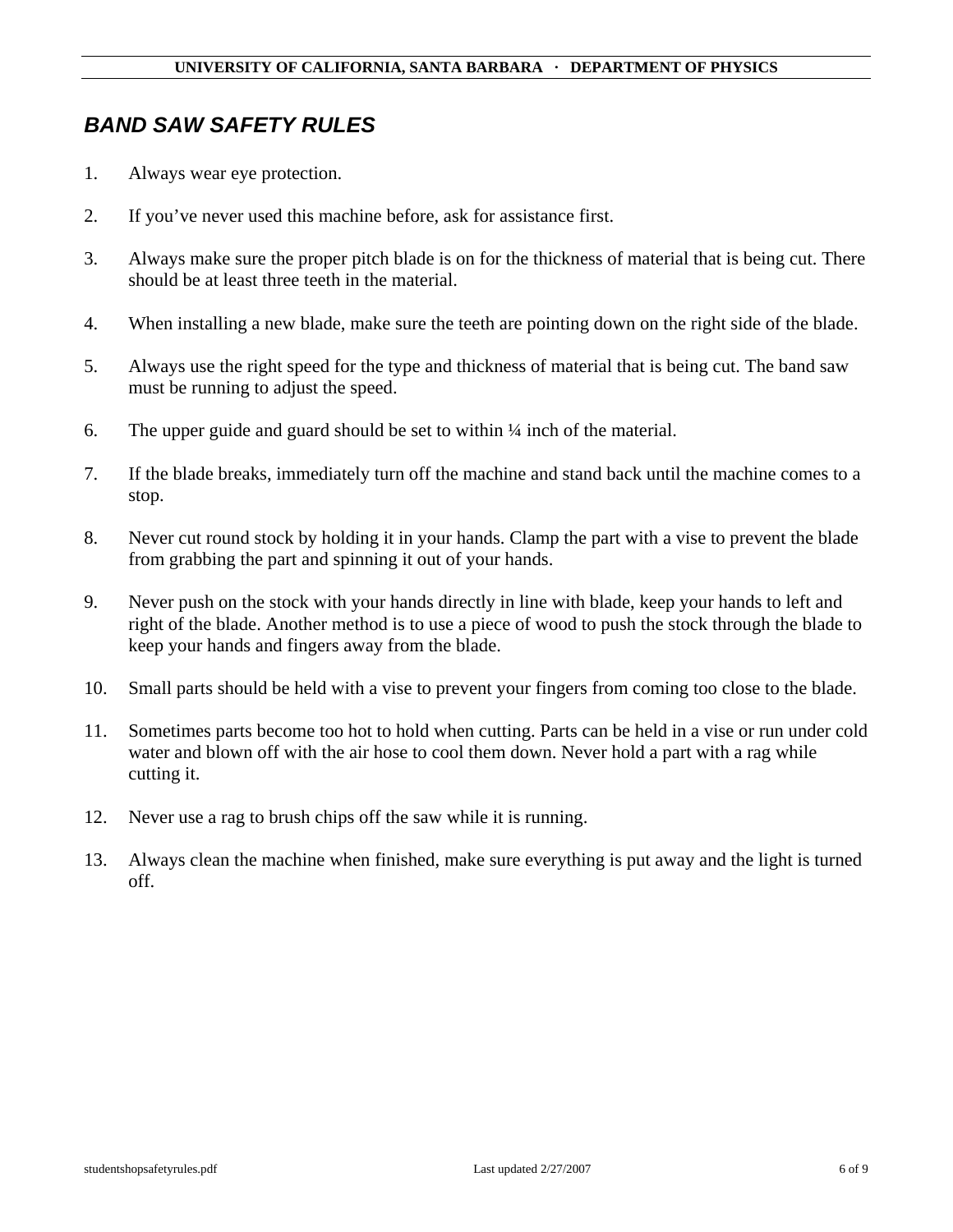# *LATHE SAFETY RULES*

- 1. Always wear eye protection.
- 2. If you've never used this machine before, ask for assistance first.
- 3. Make sure your part is tight in the chuck and remove the chuck key immediately. The chuck key should never leave your hand. Never leave the chuck key in the chuck.
- 4. Make sure the lathe is running at the right speed. Some lathes need to be stopped while setting the speed and others need to be running. Make sure you know which lathe you are using, ask for assistance if you are not sure.
- 5. Move the tool bit a safe distance away from the chuck or collet when inserting or removing work.
- 6. Turn the chuck by hand to check for any clearance problems before turning on the machine.
- 7. To turn the lathe on, bring the handle down to the center position first, then lift the handle all of the way up. Do not lower the handle all the way down and then lift it up. It is not good for the machine to run it between forward and reverse.
- 8. To stop the lathe, step on the brake until the spindle comes to a complete stop, then let go of the brake. Never turn the lathe off with the handle.
- 9. Make sure tool bits are sharp and on center. Ask for assistance in making adjustment.
- 10. All tool bits that are taken from the lathe tool drawer must be cleaned and returned when finished.
- 11. Always clamp the tool bits as short as possible to prevent them from chattering or breaking.
- 12. Do not grasp any chips with your hands, use a hook, brush or pliers to remove them. If necessary, stop the lathe to remove chips.
- 13. When setting the automatic feed, make sure the tool is a safe distance away.
- 14. If any filing is done on work that is revolving in the lathe, file left handed (with both hands) to prevent slipping into the chuck. Never use a file without a handle.
- 15. Stop the machine before taking measurements.
- 16. Never try to take too heavy of a cut or try to rush through a part.
- 17. Never walk away from the machine while it is running.
- 18. If work is turned between centers, make sure that proper adjustments are made between centers and that the tailstock is locked in place.
- 19. Always clean the machine and make sure that everything is cleaned and put away. Remove tool bits from the tool post and drill chuck before cleaning the machine.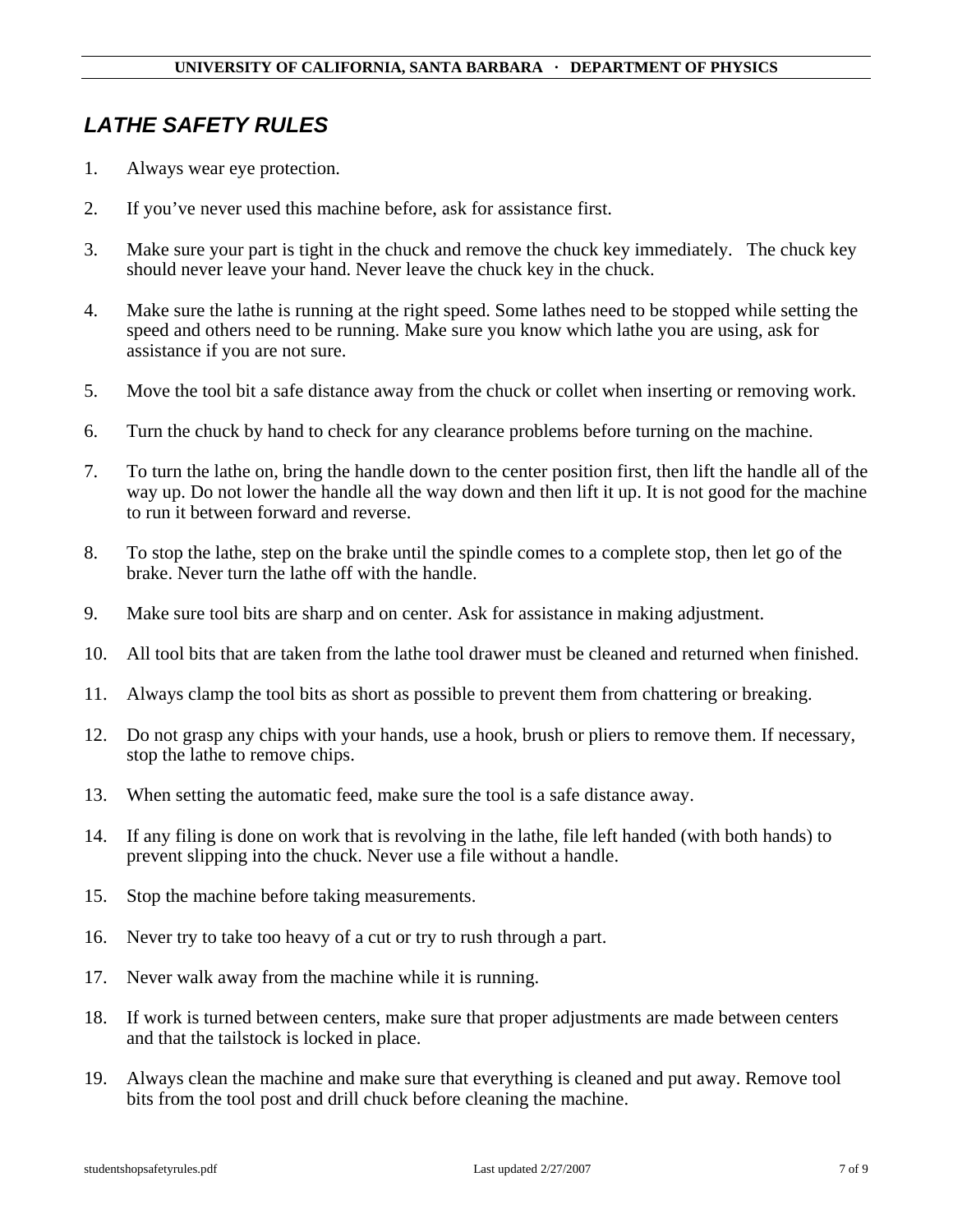# *MILLING MACHINE SAFETY RULES*

- 1. Always wear eye protection.
- 2. If you've never used this machine before, ask for assistance first.
- 3. Work must be clamped securely in a vise or to the table.
- 4. Always make sure you are using the right speeds. Some mills need to be running to change the speed and some need to be stopped. Know which machine you are using, ask for assistance if you are not sure.
- 5. Always use cutters that are sharp and in good condition.
- 6. After putting a cutter into the collet, remove the drawbar wrench immediately. Never leave the wrench on the nut.
- 7. Make sure that the spindle is running in the right direction before cutting the material.
- 8. Never put the mill into or out of low gear until you have been instructed in the proper procedure.
- 9. Always make sure the cutter is clear of the part before taking a cut.
- 10. Make sure the table is not locked before taking a cut.
- 11. Never take too heavy of a cut or try to rush through a part.
- 12. When setting the automatic feed, make sure the cutter is a safe distance away.
- 13. Always stay at the machine while it is running.
- 14. Make sure the machine is fully stopped before taking any measurements.
- 15. Always use the spindle brake to stop the spindle after turning the machine off.
- 16. When removing a tool from the spindle, always fold up a rag and put it on the table under the tool. Hold the brake to loosen the drawbar nut with the drawbar wrench. When the nut is loose enough to turn by hand, only turn it ONE HALF TURN. Then, hold the tool with your left hand (do not pull down on the tool) and hit the nut with the brass part of the wrench. To remove the collet, hold the collet with your left hand (do not pull down on the collet) and turn the nut until the collet comes out of the spindle.
- 17. Make sure all tools are cleaned and put back where they belong.
- 18. Always clean the mill when finished. Make sure cutters are removed before cleaning to prevent being cut.